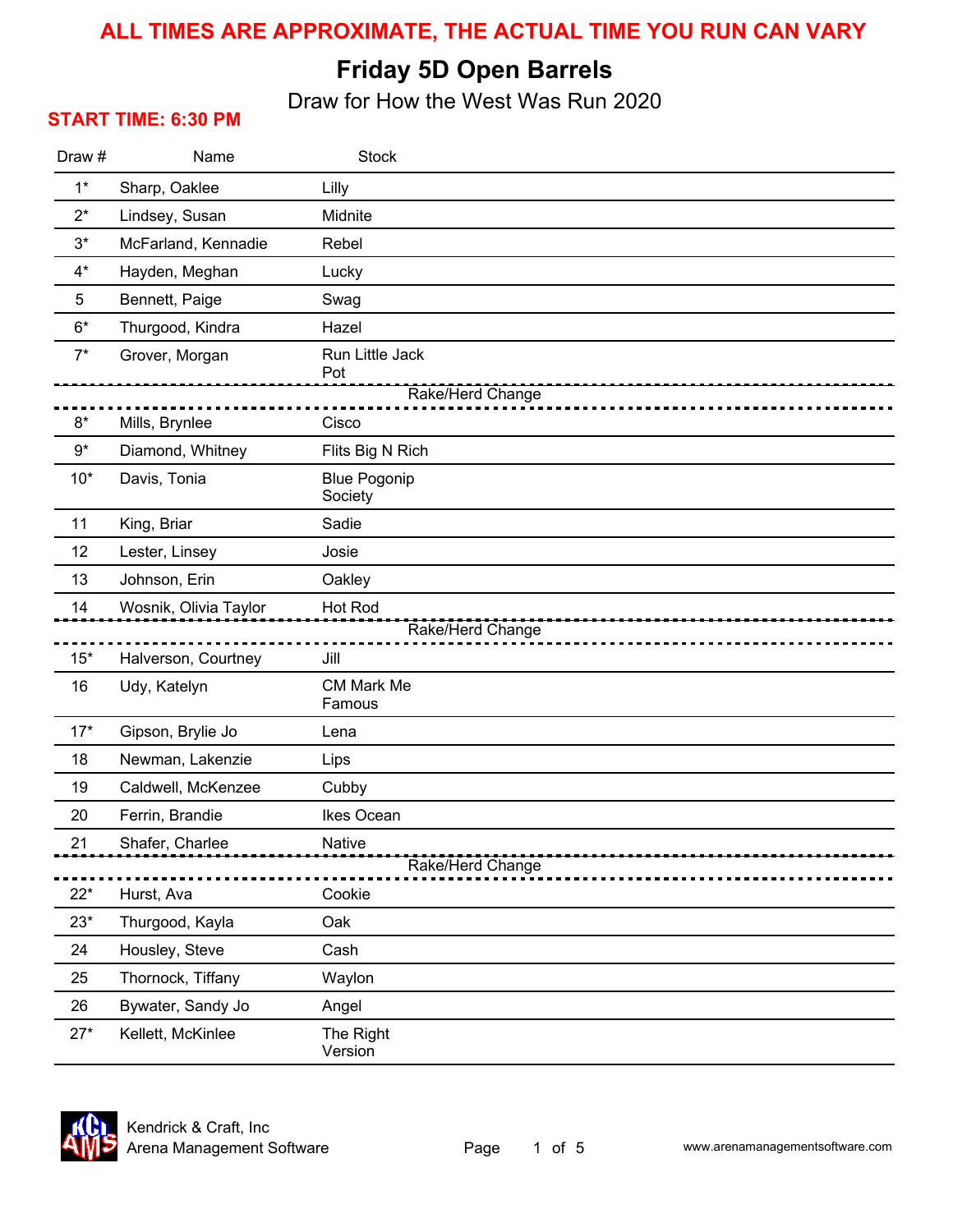# **Friday 5D Open Barrels**

Draw for How the West Was Run 2020

| Draw #       | Name                       | <b>Stock</b>                           |
|--------------|----------------------------|----------------------------------------|
| $28*$        | Hartley, Rebekah           | CP Merle                               |
|              |                            | Rake/Herd Change                       |
| 29           | Giordano, Cheyenne         | Vegas                                  |
| $30*$        | Morse, Lacey               | Maples<br>American                     |
| 31           | Bennett, Bryn              | Hollywood                              |
| 32           | Threw, Jackie              | Candy                                  |
| $33^{\star}$ | Borges, Ayzleigh           | Thirsty Blu Mia                        |
| $34*$        | Harsha, Kaylee             | Gunner                                 |
| 35           | Bennett, Darby             | Rafiki                                 |
|              |                            | Rake/Herd Change                       |
| $36*$        | Thompson, Suzanne          | Yer Killin Me<br><b>Smalls</b>         |
| 37           | Kap, Abi                   | Winkens Illusion                       |
| 38           | Gross, Hadley              | One Royal<br>Corona                    |
| $39*$        | Kimball, Debbie            | Rusher                                 |
| $40*$        | Shelton, Cindy             | Jet                                    |
| $41*$        | Morse, Dottie              | Firen On Water                         |
| 42           | Thornock, Karsen           | Catsmaebee<br>Rake/Herd Change         |
| 43*          | Hill, Shae                 | Jettin To Rio                          |
| $44*$        | Johnson, Madison           | Rangolies<br>Spade                     |
| $45*$        | Woodmansey, Maryann        | Babydoll                               |
| 46*          | Lindsey, Susan             | Streakinnatived<br>ancer               |
| 47           | Clark, Mindy               | So Long Cash<br>Lane                   |
| 48           | Street, Jemima             | <b>Heavens Scenic</b><br><b>Beauty</b> |
| 49           | VanTassell, Mikayla        | Firewater To Go                        |
|              | <u>PROXIMATELY 7:30 PM</u> | Rake/Herd Change                       |
| $50*$        | Felter, Shawna             | Ky's Goodbye<br>Fame                   |
| $51*$        | Short, Kacie               | Miami                                  |

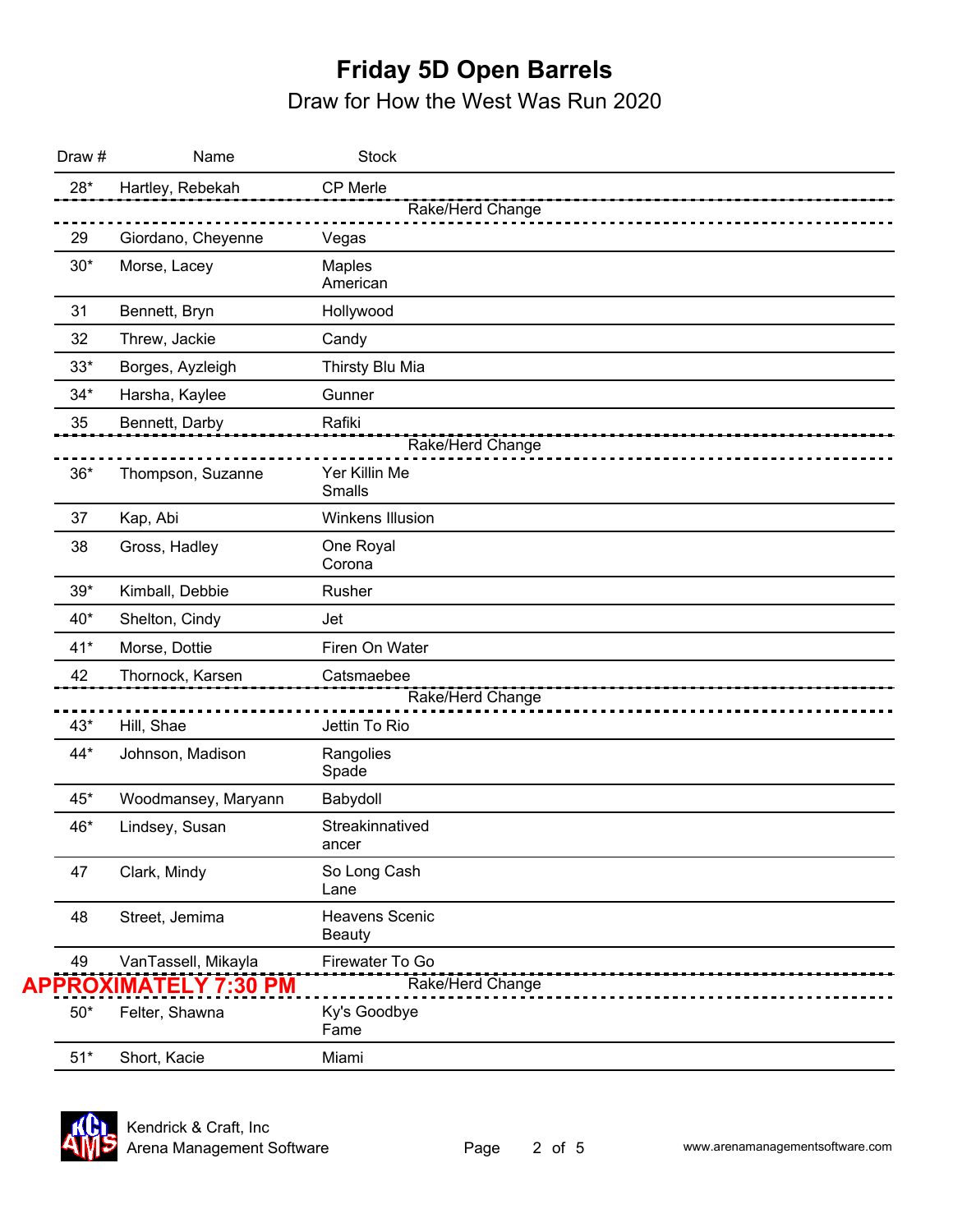### **Friday 5D Open Barrels** Draw for How the West Was Run 2020

| Draw #          | Name                 | <b>Stock</b>                   |
|-----------------|----------------------|--------------------------------|
| $52*$           | Batt, Tracee         | Sparks and<br><b>Stripes</b>   |
| 53              | Johnson, Payton      | Gus                            |
| 54              | Cowley, Renae        | Haulin A<br>(Stryker)          |
| $55*$           | Call, Shalae         | <b>LMP Roan</b><br>Scarlet     |
| $56*$           | Sharp, Oaklee        | Legs                           |
| $57*$           | Thurgood, Kindra     | Rake/Herd Change<br>Flirt      |
| 58*             | McFarland, Kennadie  | Micheal                        |
| 59*             | Larsen, Debbie       | Ben                            |
| $60*$           | Grover, Morgan       | Fiesta Flash                   |
| $61*$           | Fredrickson, Shayane | So Streakin<br>Famous          |
| $62*$           | Diamond, Whitney     | Nashville Star                 |
| $63*$           | Davis, Tonia         | <b>Kings Misty</b><br>Skye     |
|                 |                      | Rake/Herd Change               |
| $64*$           | Morgan, Megan        | Lily                           |
| 65              | Belliston, AnnDee    | Zoom                           |
| 66              | Wood, Amber          | Mi Just Perry                  |
| 67              | Jamison, Michelle    | Harley                         |
| 68*             | Halverson, Courtney  | Dandy                          |
| 69              | Bennett, Paige       | Roadie                         |
| 70              | Baxter, Aubrey       | Tabasco                        |
| <b>BIG DRAG</b> |                      | Rake/Herd Change               |
| $71*$           | Fearn, Chloe         | Famous<br><b>Streakin Dude</b> |
| 72              | Newman, Lakenzie     | Snow Lucky                     |
| 73              | Caldwell, McKenzee   | Lucky                          |
| $74*$           | Jones, Jessica       | Pritzi Darn Fury               |
| 75              | Nelson, Autumn       | Steppinwildfire                |
| 76*             | Hadlock, Lisa        | Cooper                         |
| $77*$           | Mcfarland, Marie     | A Classy<br>Corona             |

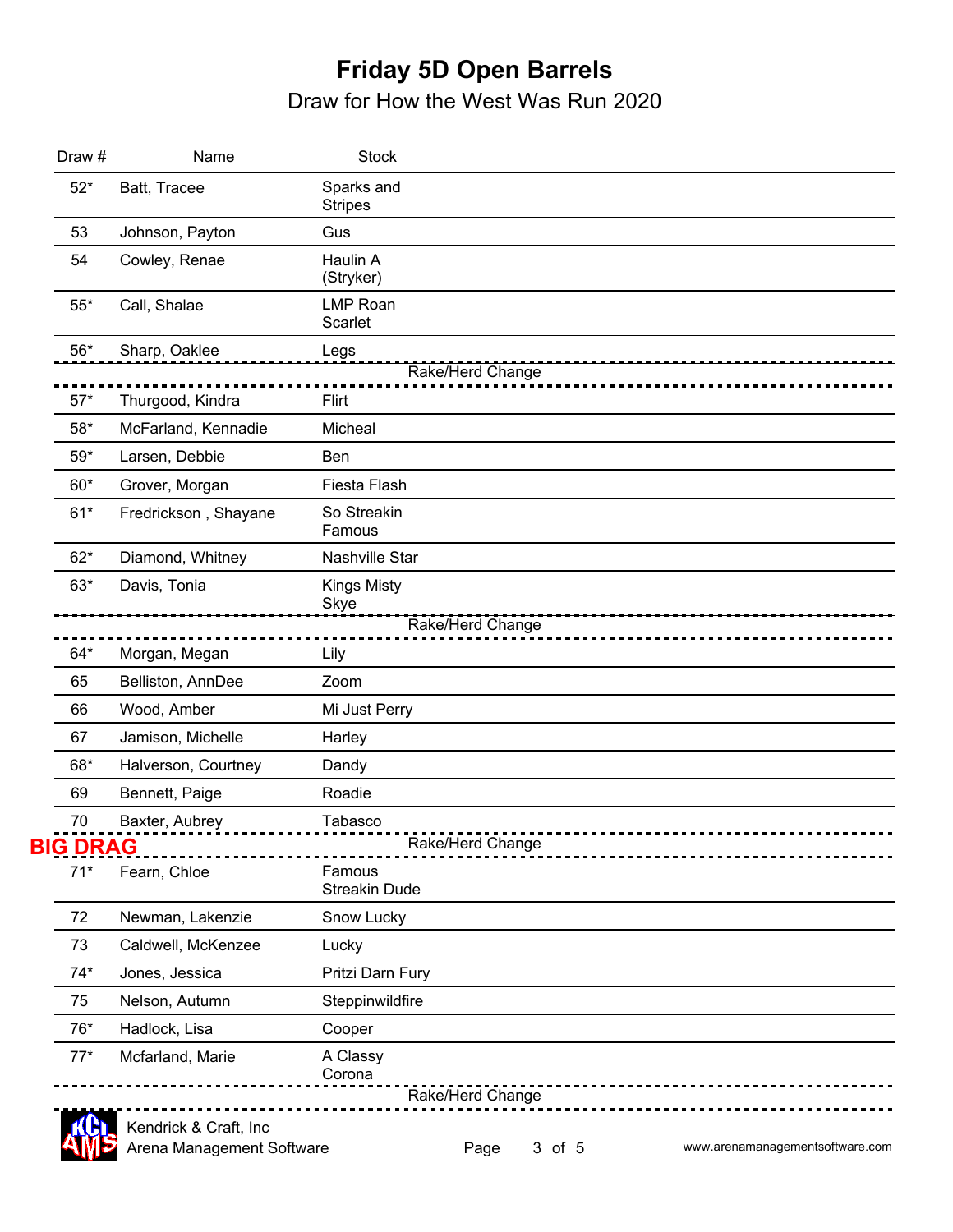## **Friday 5D Open Barrels** Draw for How the West Was Run 2020

| Draw # | Name                         | <b>Stock</b>                |
|--------|------------------------------|-----------------------------|
| 78     | Housley, Steve               | Angel                       |
| 79     | Thornock, Tiffany            | Waylon                      |
| $80*$  | Kellett, McKinlee            | Chips Ahoy                  |
| $81*$  | Hartley, Rebekah             | <b>Winners Red</b><br>Flame |
| 82     | Bowring, Davi                | Jazz                        |
| 83*    | Gruber, Candace              | Copper                      |
| 84     | Fox, Kaylie                  | Duke<br>Rake/Herd Change    |
| 85     | Shipley, Emberlyn            | JJ Magic Skip               |
| 86*    | Harsha, Kaylee               | Baby                        |
| 87     | Cowing, Bethany              | Runnin Joy                  |
| 88     | Bywater, Sandy Jo            | Smoky                       |
| 89*    | Cronquist, Jessi             | Shaq                        |
| 90     | Gross, Hadley                | <b>Ritas Kelly</b>          |
| 91     | Hartley, Laurie              | <b>Dixie</b>                |
|        |                              | Rake/Herd Change            |
| $92*$  | Perry, Cori                  | Fames Lil<br>Mountain       |
| $93*$  | Spargen, Riley               | Texaco                      |
| 94     | Webb, Hannah                 | Zans Twisted<br>Impulse     |
| 95     | Munns, Kallee                | Horse 1                     |
| 96     | Lester, Kinslee              | Pistol                      |
| $97*$  | Hill, Shae                   | JC Tbone                    |
| 98     | Threw, Jackie                | <b>Bubba</b>                |
|        | <b>APPROXIMATELY 8:30 PM</b> | Rake/Herd Change            |
| $99*$  | Peterson, Jenna              | Norm                        |
| 100*   | Udy, Tabatha                 | DCO Chic<br>Mover           |
| 101    | Street, Jemima               | Solans French<br>Fly        |
| 102    | Flinders, Georgia            | Fancy                       |
| 103    | Hall, Abby Nicole            | Snazzy Cat                  |
| 104    | Giordano, Madison            | Inurwildestdrea<br>ms       |